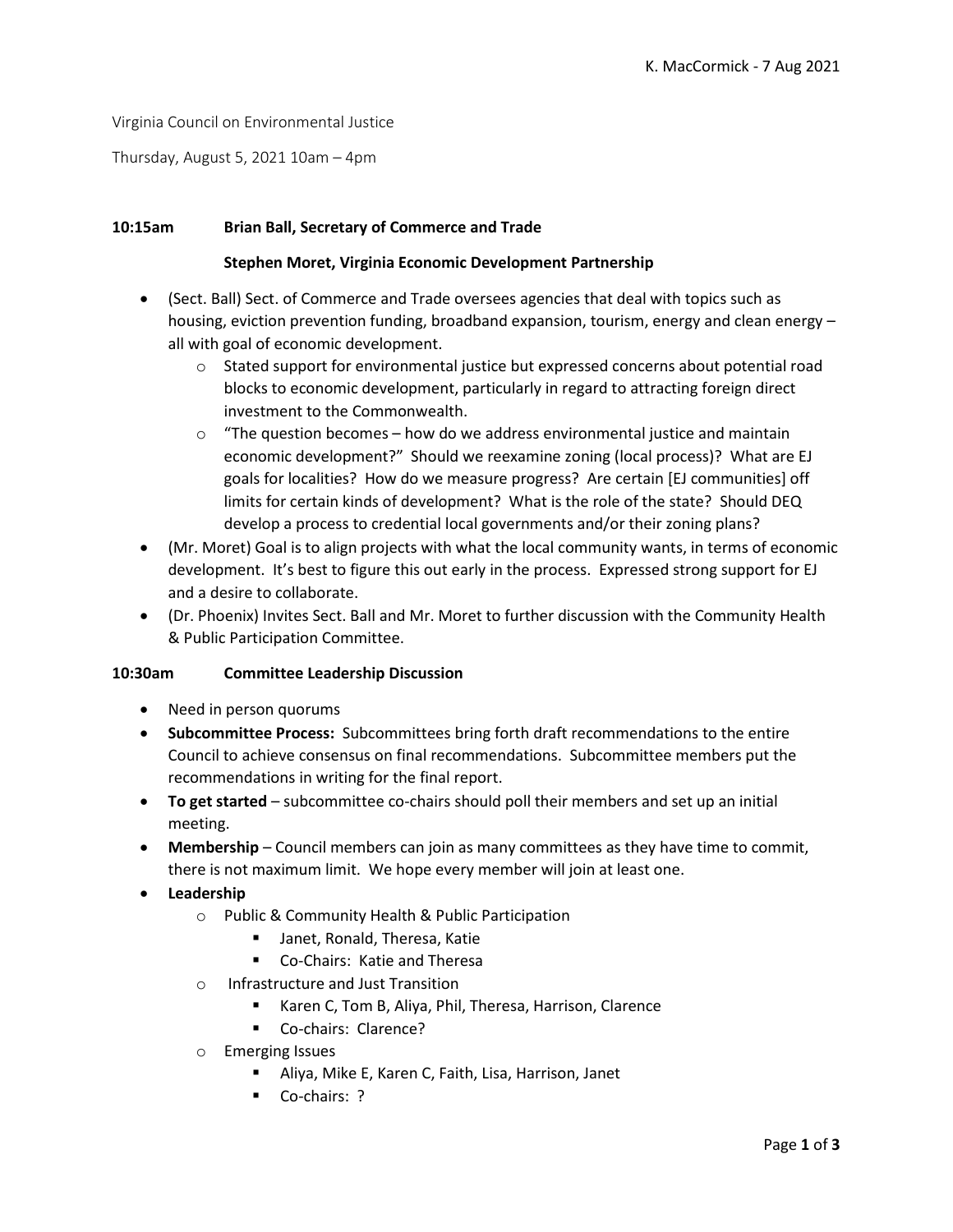# **11:30am VAEJ Mapping Tool Presentation**

# **Queen Shabazz, Environmental Justice Collaborative**

(Queen Shabazz, Monica Esparza, Adam Buchholz, Wanda Roberts and LaVeesha Pollins) Walked through the new EJ mapping tool they have developed. [link to site] The map has data layers for socioeconomics, sensitive populations, potential exposures, and environmental effects. There are also "story map" links that highlight certain areas with more detail; the team hopes to continue adding more. Showed the area in Charles City County where (originally two, now one) natural gas power plant is proposed nearby a landfill also proposing expansion. They need funding to do further studies.

[LUNCH]

# **1:15pm Public Comment**

**Kenda Hanuman, Buckingham County,** spoke against gold mining and agreed with earlier conversation about the role of local governments in working towards EJ.

**Carolyn White, Chesapeake Civic League**, spoke about lack of utility sewer service and flooding concerns in the area around the border of Suffolk and Chesapeake, wants the Council to make a site visit.

Jessica Sims, Appalachian Voices, repeated concerns from June 25<sup>th</sup> meeting about the lack of hybrid public meeting options, specifically in regard to the proposed Lambert compressor station in Pittsylvania County. Claims Air Board has delayed the public hearing to Sep 17; Ms. Sims asks the Council to weigh in on this permit decision by the Board/DEQ.

**Kely Hengler, Suffolk Civic League**, spoke about lack of utility sewer service and flooding concerns in the area around the border of Suffolk and Chesapeake, claims local communities are being left out of decisions, new development in the area is making it worse.

**Pamela Brandy, VP of Hughesville City League (Chesapeake),** spoke about lack of utility sewer service and flooding concerns in the area around the border of Suffolk and Chesapeake, these citizens are paying stormwater fees with no benefit, tried asking local officials for help, not getting a response, not opposed to growth and new development but their neighborhood should not have to be flooded out

**Meryem Karad -** Brought up state has flood resiliency \$ and is trying to connect with areas of need.

# **2:30pm Getting to Carbon-Free Electric Generation at Least Cost to VA Ratepayers**

# **DMME, DEQ and Research Partners**

- (Carrie Hearn, DMME, Energy Equity) explains background the VCEA requires a report be prepared, in consultation with the SCC and the EJ Council, and presented to the VA Legislature by Jan 2022. The report is required to contain a recommendation on whether the GA should permanently ban the construction of new fossil fuel based electric generation facilities. There will be a public comment period on the report as well.
- Franz Litz, Georgetown Climate Center, explains the modeling approach
	- $\circ$  The reference model is basically an equation that relates changes in one variable to outcomes in another. In this model, input variables include supply, demand and cost